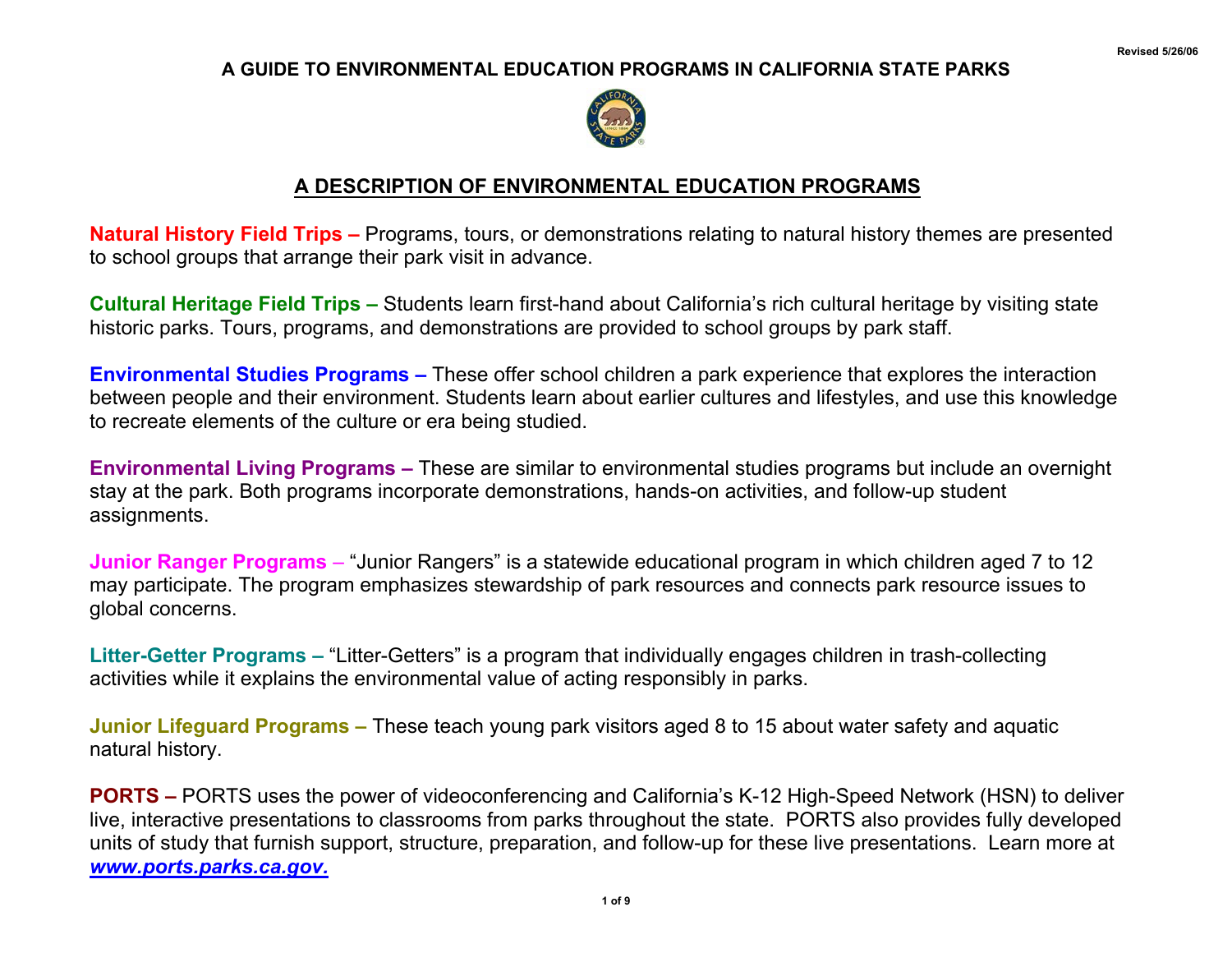## **A GUIDE TO ENVIRONMENTAL EDUCATION PROGRAMS IN CALIFORNIA STATE PARKS**



| <b>LEGEND:</b>                 | <b>O</b> Natural History Field Trips<br><b>O</b> Junior Rangers | <b>@</b> Cultural History<br><b>Field Trips</b><br><b>6</b> Litter-Getters |         | <b>8</b> Environmental Studies<br><b>O</b> Junior Lifeguards |   |                  |           |           |           |  | <b>O</b> Environmental Living<br><b>8 PORTS</b><br><b>O</b> Other |                                           |  |
|--------------------------------|-----------------------------------------------------------------|----------------------------------------------------------------------------|---------|--------------------------------------------------------------|---|------------------|-----------|-----------|-----------|--|-------------------------------------------------------------------|-------------------------------------------|--|
| <b>COUNTY</b>                  | <b>UNIT</b>                                                     | <b>TELEPHONE</b>                                                           |         |                                                              |   | <b>PROGRAMS</b>  |           |           |           |  |                                                                   | <b>COMMENTS</b>                           |  |
| Alameda                        | Carnegie SVRA                                                   | (925) 447-9027                                                             |         |                                                              |   |                  |           |           |           |  |                                                                   | Off-Road PALS Programs                    |  |
| Alpine                         | <b>Grover Hot Springs SP</b>                                    | (530) 694-2248                                                             | $\bf o$ |                                                              |   |                  | 6         | $\bullet$ |           |  |                                                                   | Also (916) 525-7232                       |  |
| Amador                         | Indian Grinding Rock SHP                                        | (209) 296-7488                                                             |         | 2                                                            |   | $\boldsymbol{Q}$ |           |           |           |  |                                                                   |                                           |  |
| <b>Butte</b>                   | <b>Bidwell Mansion SHP</b>                                      | (530) 895-6144                                                             | 0       | 2                                                            |   |                  |           |           |           |  | 0                                                                 | In School Programs                        |  |
| <b>Butte</b>                   | Lake Oroville SRA                                               | (530) 538-2219                                                             | 0       | 2                                                            |   |                  | 6         | $\bullet$ |           |  |                                                                   | In School Programs                        |  |
| Butte, *Glenn                  | <b>Bidwell-Sacramento River SP</b>                              | (530) 342-5185                                                             |         | 2                                                            |   |                  | 6         |           |           |  |                                                                   | In School Programs                        |  |
| Calaveras, *Tuolumne           | Calaveras Big Trees SP                                          | (209) 795-2334                                                             | 0       |                                                              |   |                  | 6         | $\bullet$ |           |  |                                                                   | Jr. Ranger, Cubs, VC Phone (209) 295-3840 |  |
| Colusa                         | Colusa-Sacramento River SRA                                     | (530) 458-4927                                                             |         | 2                                                            |   |                  | 6         | 6         |           |  |                                                                   | In School Programs                        |  |
| Contra Costa                   | Mount Diablo SP                                                 | (925) 837-2525                                                             | O       | $\bullet$                                                    |   |                  | 6         | 6         |           |  |                                                                   |                                           |  |
| Del Norte                      | Del Norte Coast Redwoods SP                                     | (707) 464-6101<br>ext. 5101                                                |         |                                                              |   |                  | 6         | 6         |           |  |                                                                   | Also (707) 464-6101 ext. 5120             |  |
| Del Norte                      | Jedediah Smith Redwoods SP                                      | (707) 464-6101<br>ext. 5112                                                | a       |                                                              |   |                  | 6         | $\bullet$ |           |  |                                                                   | Also (707) 464-6101 ext. 5101             |  |
| Del Norte,<br>*Humboldt        | Prairie Creek Redwoods SP                                       | (707) 464-6101<br>ext. 5301                                                | O       |                                                              |   |                  | 6         | 6         |           |  |                                                                   | Also (707) 464-6101 ext. 5101             |  |
| El Dorado                      | D. L. Bliss SP                                                  | (530) 525-7232                                                             | 0       |                                                              |   |                  | 6         | $\bullet$ |           |  | Θ                                                                 | In School Programs                        |  |
| El Dorado                      | Emerald Bay SP                                                  | (530) 525-7232                                                             |         | $\boldsymbol{Q}$                                             |   |                  | G         | 6         |           |  |                                                                   |                                           |  |
| El Dorado                      | Marshall Gold Discovery SHP                                     | (530) 295-2170                                                             | Ω       | $\bullet$                                                    | 8 |                  |           |           |           |  |                                                                   |                                           |  |
| El Dorado                      | Sugar Pine Point SP                                             | (530) 525-7232                                                             | Ω       | $\bullet$                                                    |   |                  | 6         | $\bullet$ |           |  |                                                                   | In School Programs                        |  |
| El Dorado, *Placer,*Sacramento | Folsom Lake SRA                                                 | $(916)$ 988-0205                                                           | a       | ❷                                                            | ❸ |                  | G         | $\bullet$ | $\bullet$ |  | $\boldsymbol{0}$                                                  |                                           |  |
| El Dorado, *Placer,*Sacramento | <b>Water Education Center</b>                                   | (916) 989-7100                                                             |         |                                                              |   |                  |           |           |           |  | $\boldsymbol{\Theta}$                                             |                                           |  |
| Fresno, *Madera                | <b>Millerton Lake SRA</b>                                       | (209) 822-2332                                                             | 0       | $\bullet$                                                    |   |                  | 6         | $\bullet$ |           |  |                                                                   | Youth Fishing Programs                    |  |
| Glenn, *Butte                  | <b>Bidwell-Sacramento River SP</b>                              | $(916)$ 342-5185                                                           | 0       |                                                              |   |                  |           |           |           |  |                                                                   | In School Programs                        |  |
| Humboldt                       | <b>Benbow Lake SRA</b>                                          | (707) 923-3238                                                             | O       |                                                              |   |                  | 6         | $\bullet$ |           |  |                                                                   | Also (707) 247-3318                       |  |
| Humboldt                       | Fort Humboldt SHP                                               | (707) 445-6567                                                             |         | 2                                                            |   |                  | G         | $\bullet$ |           |  | O                                                                 | 'School Days'                             |  |
| Humboldt                       | <b>Grizzly Creek Redwoods SP</b>                                | (707) 777-3683                                                             | 0       |                                                              | ❸ |                  | G         | $\bullet$ |           |  |                                                                   | Also (707) 946-2409                       |  |
| Humboldt                       | Humboldt Redwoods SP                                            | (707) 946-2409                                                             | O       |                                                              |   |                  | 6         | $\bullet$ |           |  |                                                                   | 'Ride Along'; Field Seminars              |  |
| Humboldt                       | Patrick's Point SP                                              | (707) 677-3570                                                             |         | 2                                                            |   |                  | G         | $\bullet$ |           |  |                                                                   | Also (707) 488-2041                       |  |
| Humboldt                       | <b>Richardson Grove SP</b>                                      | (707) 247-3318                                                             | $\bf o$ |                                                              |   |                  | $\bullet$ | $\bullet$ |           |  |                                                                   |                                           |  |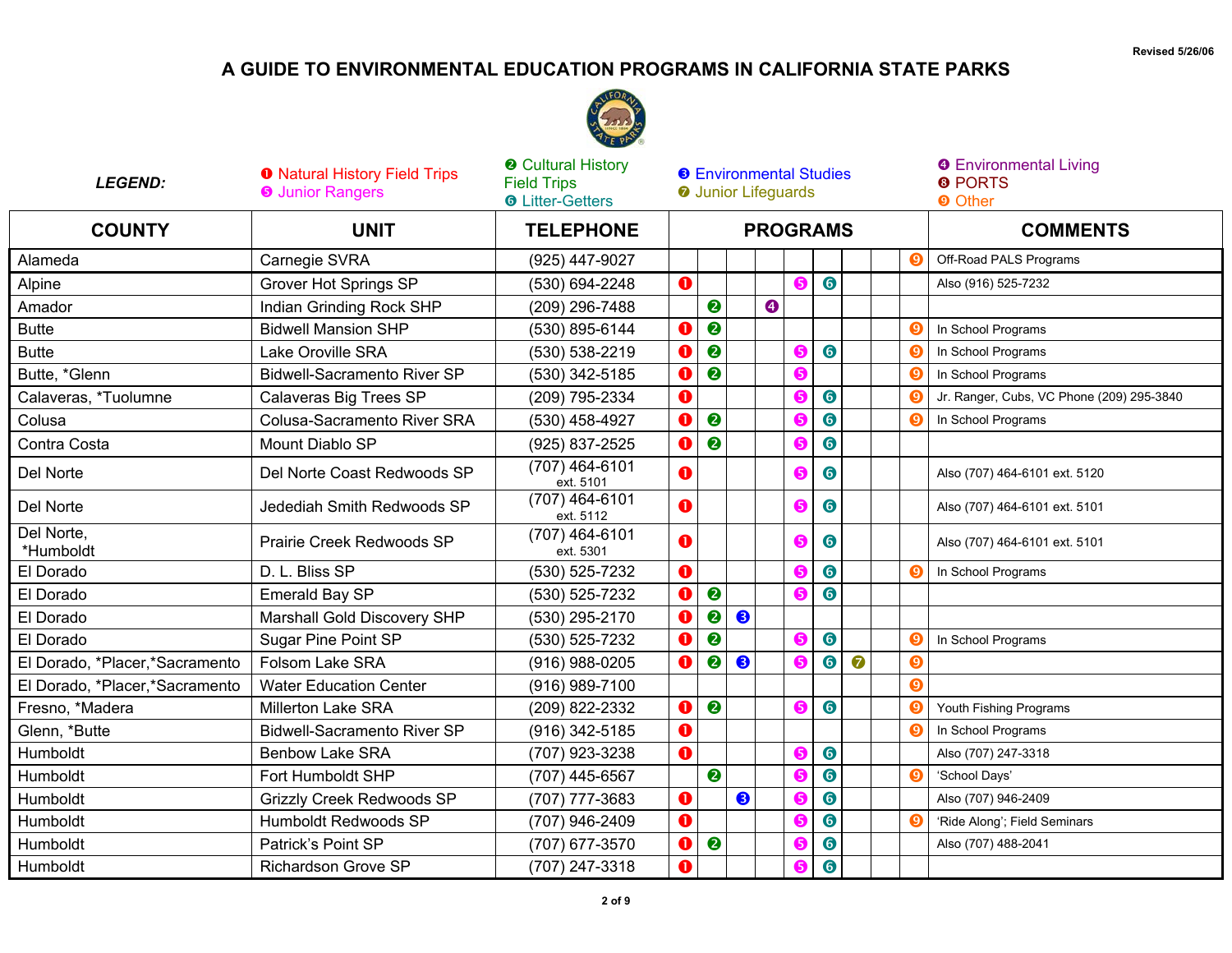| <b>LEGEND:</b>                   | <b>O</b> Natural History Field Trips<br><b>O</b> Junior Rangers | <b>@ Cultural History</b><br><b>Field Trips</b><br><b>6</b> Litter-Getters | <b>8</b> Environmental Studies<br><b>O</b> Junior Lifeguards |           |   |           |                 |           |           |   | <b>O</b> Environmental Living<br><b>8 PORTS</b><br><b>O</b> Other |                                                                                         |
|----------------------------------|-----------------------------------------------------------------|----------------------------------------------------------------------------|--------------------------------------------------------------|-----------|---|-----------|-----------------|-----------|-----------|---|-------------------------------------------------------------------|-----------------------------------------------------------------------------------------|
| <b>COUNTY</b>                    | <b>UNIT</b>                                                     | <b>TELEPHONE</b>                                                           |                                                              |           |   |           | <b>PROGRAMS</b> |           |           |   |                                                                   | <b>COMMENTS</b>                                                                         |
| Humboldt                         | Sinkyone Wilderness SP                                          | (707) 986-7711                                                             |                                                              |           |   |           |                 | 6         |           |   |                                                                   |                                                                                         |
| Humboldt,<br>*Del Norte          | Prairie Creek Redwoods SP                                       | (707) 464-6101 ext.<br>5301                                                | $\bullet$                                                    |           |   |           | 6               | $\bullet$ |           |   |                                                                   | Also (707) 464-6101 ext. 5101                                                           |
| Imperial                         | Picacho SRA                                                     | (760) 393-3052                                                             | O                                                            | $\bullet$ |   |           | 6               | $\bullet$ |           |   |                                                                   |                                                                                         |
| Imperial,<br>'San Diego,         | Ocotillo Wells SVRA                                             | (619) 767-5391                                                             | $\bullet$                                                    |           |   |           |                 |           |           |   | $\boldsymbol{0}$                                                  | In School Programs                                                                      |
| Imperial, *Riverside             | Salton Sea SRA                                                  | (619) 393-3052                                                             | 0                                                            | $\bullet$ |   |           | 6               | $\bullet$ |           |   |                                                                   | <b>Boat Tours/Educational Tours</b>                                                     |
| Imperial, *San Diego, *Riverside | Anza-Borrego Desert SP                                          | (760) 767-5311                                                             | $\bullet$                                                    | ❷         |   |           | 6               | $\bullet$ |           | ❸ | O                                                                 | Ride Alongs, Jr. Ranger Cubs, Visitor Center<br>(760) 767-4205                          |
| Kern                             | Fort Tejon SHP                                                  | (661) 248-6692                                                             |                                                              | 2         |   | $\bullet$ |                 | 6         |           |   |                                                                   | Special Programs: Dragoon Era, Civil War, &<br>Calif. Volunteers                        |
| Kern                             | Red Rock Canyon SP                                              | (661) 942-0662                                                             | $\bullet$                                                    |           |   |           |                 | $\bullet$ |           |   |                                                                   |                                                                                         |
| Kern                             | Tule Elk SR                                                     | (661) 765-5004                                                             | $\bullet$                                                    |           |   |           |                 | 6         |           |   |                                                                   |                                                                                         |
| Lake                             | Anderson Marsh SHP                                              | (707) 994-0688                                                             | $\mathbf 0$                                                  | ❷         |   |           |                 |           |           |   |                                                                   |                                                                                         |
| Los Angeles                      | Antelope Valley Indian Museum                                   | (661) 942-0662                                                             |                                                              | ❷         |   |           |                 |           |           |   |                                                                   | In School Outreach Programs, Annual American<br>Indian Celebration. Also (661) 946-3055 |
| Los Angeles                      | <b>Hungry Valley SVRA</b>                                       | (661) 248-7007                                                             |                                                              |           |   |           |                 |           |           |   |                                                                   | Wildflower Tours (early April - May 30), In School<br>Programs                          |
| Los Angeles                      | Los Encinos SHP                                                 | (818) 784-4849                                                             |                                                              |           | 8 |           |                 |           |           |   |                                                                   |                                                                                         |
| Los Angeles                      | Malibu Creek SP                                                 | (818) 880-0367                                                             | $\mathbf 0$                                                  |           |   |           |                 | $\bullet$ |           |   |                                                                   |                                                                                         |
| Los Angeles                      | Malibu Lagoon SB                                                | (818) 880-0367                                                             | 0                                                            | 2         |   |           |                 |           |           |   |                                                                   |                                                                                         |
| Los Angeles                      | Pio Pico SHP                                                    | (562) 695-1217                                                             |                                                              |           | ❸ |           |                 |           |           |   |                                                                   |                                                                                         |
| Los Angeles                      | Topanga SP                                                      | $(310)$ 455-2465                                                           | 0                                                            |           | ❸ |           |                 |           |           |   |                                                                   | School Group Reservations call (818) 343-7792                                           |
| Los Angeles                      | Will Rogers SHP                                                 | (310) 454-8212                                                             | $\bullet$                                                    | 2         | 8 |           |                 |           |           |   |                                                                   |                                                                                         |
| Los Angeles, *Ventura            | Leo Carrillo SB                                                 | $(310)$ 706-1310                                                           | O                                                            | ❷         |   |           | G               | $\bullet$ | $\bullet$ |   |                                                                   | 'Project FAMCAMP'                                                                       |
| Madera, *Fresno                  | <b>Millerton Lake SRA</b>                                       | (209) 822-2332                                                             | 0                                                            | ❷         |   |           | G               | $\bullet$ |           |   | Θ                                                                 | Youth Fishing Programs                                                                  |
| Marin                            | China Camp SP                                                   | (415) 456-0766                                                             | O                                                            | $\bullet$ |   |           | G               | 6         |           |   |                                                                   |                                                                                         |
| Marin                            | Mount Tamalpais SP                                              | (415) 388-2070                                                             | $\mathbf 0$                                                  |           |   |           |                 | $\bullet$ |           |   |                                                                   |                                                                                         |
| Marin                            | Olompali SHP                                                    | (415) 892-3383                                                             |                                                              | ❷         |   |           |                 |           |           |   |                                                                   |                                                                                         |
| Marin                            | Samuel P. Taylor SP                                             | (415) 488-9897                                                             | $\bullet$                                                    |           |   |           | G               | $\bullet$ |           |   |                                                                   |                                                                                         |
| Marin                            | Tomales Bay SP                                                  | $(415) 669 - 1140$                                                         | $\mathbf 0$                                                  | ❷         |   | $\bullet$ |                 |           |           |   |                                                                   |                                                                                         |
| Marin,<br>*San Francisco         | Angel Island SP                                                 | see notes                                                                  | O                                                            | ❷         |   | ❹         | €               | 6         |           |   |                                                                   | Natural/Cultural History Programs (415) 435-3522<br>ELP (415) 435-5390                  |
| Mariposa                         | Mining and Mineral Museum                                       | (209) 742-7625                                                             | a                                                            | $\bullet$ |   |           | 6               |           |           |   |                                                                   | Gem and Mineral Show-April                                                              |
| Mendocino                        | Hendy Woods SP                                                  | (707) 937-5804                                                             | $\mathbf 0$                                                  |           |   |           | 6               | 6         |           |   |                                                                   | (707) 895-3141                                                                          |
| Mendocino                        | MacKerricher SP                                                 | (707) 964-9112                                                             | $\bullet$                                                    |           |   |           | G               | 6         |           |   | r c                                                               | Environmental Studies Day Camp, Native<br>American Studies, Visitor Center/Museum       |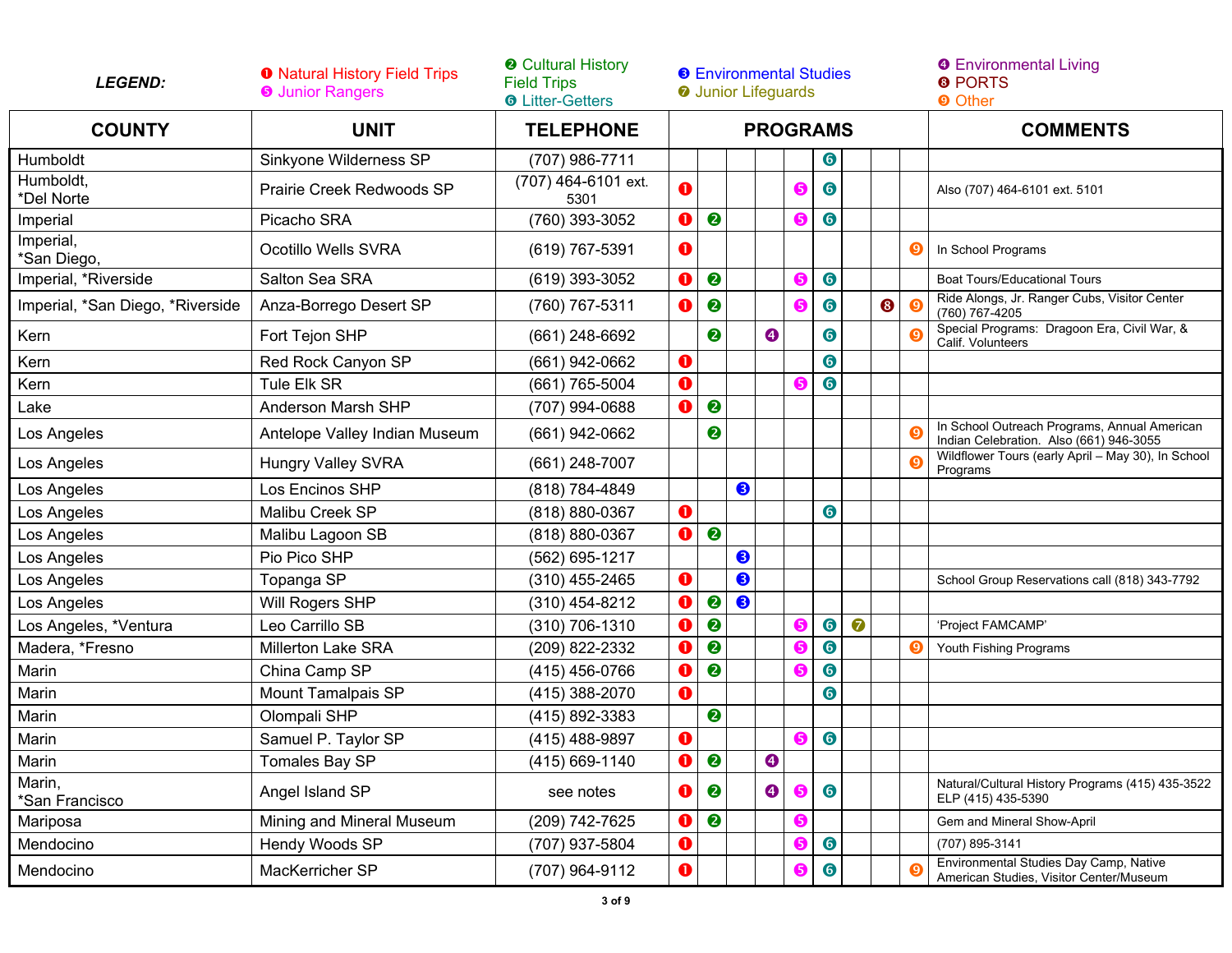| <b>LEGEND:</b> | <b>O</b> Natural History Field Trips<br><b>O</b> Junior Rangers | <b>@ Cultural History</b><br><b>Field Trips</b><br><b>6</b> Litter-Getters | <b>8</b> Environmental Studies<br><b>O</b> Junior Lifeguards |           |           |                 |    |           |           |  | <b>O</b> Environmental Living<br><b>@ PORTS</b><br><b>O</b> Other                          |  |  |
|----------------|-----------------------------------------------------------------|----------------------------------------------------------------------------|--------------------------------------------------------------|-----------|-----------|-----------------|----|-----------|-----------|--|--------------------------------------------------------------------------------------------|--|--|
| <b>COUNTY</b>  | <b>UNIT</b>                                                     | <b>TELEPHONE</b>                                                           |                                                              |           |           | <b>PROGRAMS</b> |    |           |           |  | <b>COMMENTS</b>                                                                            |  |  |
| Mendocino      | Manchester SP                                                   | (707) 937-5804                                                             |                                                              |           |           |                 |    |           |           |  | Sporadic summer campfires-check bulletin board                                             |  |  |
| Mendocino      | Mendocino Headlands SP                                          | (707) 937-5804                                                             | Π                                                            | 2         |           |                 |    |           |           |  | Ford House Visitor Center (707) 937-5397                                                   |  |  |
| Mendocino      | Navarro River Redwoods SP                                       | (707) 895-3141                                                             | O                                                            |           |           |                 |    |           |           |  | Interpretive Canoe Program                                                                 |  |  |
| Mendocino      | <b>Russian Gulch SP</b>                                         | (707) 937-5804                                                             | O                                                            | $\bullet$ |           |                 |    | $\bullet$ |           |  |                                                                                            |  |  |
| Mendocino      | Sinkyone Wilderness SP                                          | (707) 986-7711                                                             |                                                              |           |           |                 |    | 6         |           |  |                                                                                            |  |  |
| Mendocino      | Standish - Hickey SRA                                           | (707) 925-6482                                                             | $\mathbf 0$                                                  |           |           |                 |    | $\bullet$ |           |  |                                                                                            |  |  |
| Mendocino      | Van Damme SP                                                    | (707) 937-5804                                                             | 0                                                            | $\bullet$ |           |                 | 6  | $\bullet$ |           |  |                                                                                            |  |  |
| Mendocino      | <b>Westport-Union Landing SB</b>                                | (707) 937-5804                                                             |                                                              |           |           |                 |    | $\bullet$ |           |  |                                                                                            |  |  |
| Merced         | George Hatfield SRA                                             | (209) 826-1196                                                             |                                                              |           |           |                 |    | $\bullet$ |           |  |                                                                                            |  |  |
| Merced         | <b>Great Valley Grasslands SP</b>                               | (209) 826-1196                                                             | $\mathbf 0$                                                  |           |           |                 |    |           |           |  | In School Programs                                                                         |  |  |
| Merced         | <b>McConnell SRA</b>                                            | (209) 826-1196                                                             |                                                              |           |           |                 |    | $\bullet$ |           |  |                                                                                            |  |  |
| Merced         | San Luis Reservoir SRA                                          | (209) 826-1196                                                             | $\bullet$                                                    |           |           |                 |    | $\bullet$ |           |  | "Path of the Padres" Program (limited numbers),<br>In School Programs                      |  |  |
| Mono           | <b>Bodie SHP</b>                                                | (760) 647-6445                                                             |                                                              | 2         |           |                 |    |           |           |  |                                                                                            |  |  |
| Mono           | Mono Lake Tufa SR                                               | (760) 647-6331                                                             | O                                                            |           |           |                 | ❺  |           |           |  |                                                                                            |  |  |
| Monterey       | Andrew Molera SP                                                | (831) 667-2315                                                             | O                                                            | $\bullet$ | ❸         |                 |    | $\bullet$ |           |  | Ventana Wilderness Society (831) 624-1202                                                  |  |  |
| Monterey       | Asilomar SB                                                     | (831) 372-4076                                                             | O                                                            | 2         |           |                 |    |           | 0         |  |                                                                                            |  |  |
| Monterey       | Fremont Peak SP                                                 | (831) 623-4255                                                             |                                                              |           |           |                 |    | $\bullet$ |           |  | Astronomy Programs, also (831) 623-2465                                                    |  |  |
| Monterey       | Limekiln                                                        | (831) 667-2315                                                             |                                                              |           |           |                 |    | $\bullet$ |           |  |                                                                                            |  |  |
| Monterey       | Marina SB                                                       | (831) 649-2976                                                             | $\mathbf 0$                                                  |           |           |                 |    |           |           |  | Beach Garden Project, Snowy Plover Guardian<br>Program, Adopt-A-Beach                      |  |  |
| Monterey       | Monterey SB                                                     | (831) 649-2976                                                             | $\mathbf 0$                                                  |           |           |                 |    |           | $\bullet$ |  | Beach Garden Project, Snowy Plover Guardian<br>Program, Adopt-A-Beach                      |  |  |
| Monterey       | Monterey SHP                                                    | (831) 649-7118                                                             |                                                              | 2         | $\bullet$ |                 |    |           |           |  |                                                                                            |  |  |
| Monterey       | Moss Landing                                                    | (831) 649-2976                                                             | $\mathbf 0$                                                  |           |           |                 |    |           |           |  | Beach Garden Project, Snowy Plover Guardian<br>Program, Adopt-A-Beach                      |  |  |
| Monterey       | Pfeiffer Big Sur SP                                             | (831) 667-2315                                                             |                                                              | 2         |           |                 | (5 | 6         |           |  |                                                                                            |  |  |
| Monterey       | Point Lobos SR                                                  | (831) 624-4909                                                             | a                                                            | 2         |           |                 |    |           |           |  |                                                                                            |  |  |
| Monterey       | Point Sur SHP                                                   | (831) 625-4419                                                             |                                                              | ❷         |           |                 |    |           |           |  |                                                                                            |  |  |
| Monterey       | <b>Salinas River</b>                                            | (831) 384-7695                                                             | $\mathbf 0$                                                  |           |           |                 |    |           |           |  | Beach Garden Project, Snowy Plover Guardian<br>Program, Adopt-A-Beach                      |  |  |
| Monterey       | Zmudowski                                                       | (831) 384-7695                                                             | O                                                            |           |           |                 |    |           |           |  | Beach Garden Project, Snowy Plover Guardian<br>Program, Dune Docent Program, Adopt-A-Beach |  |  |
| Napa           | <b>Bale Grist Mill SHP</b>                                      | (707) 942-4575                                                             |                                                              | ❷         |           |                 |    |           |           |  |                                                                                            |  |  |
| Napa, *Sonoma  | Bothe-Napa Valley SHP                                           | (707) 942-4575                                                             | $\bullet$                                                    |           |           |                 | 6  | $\bullet$ |           |  |                                                                                            |  |  |
| Napa, *Sonoma  | Sugarloaf Ridge SP                                              | (707) 833-5712                                                             | a                                                            | $\bullet$ |           |                 |    | $\bullet$ |           |  | Also (707) 938-5216                                                                        |  |  |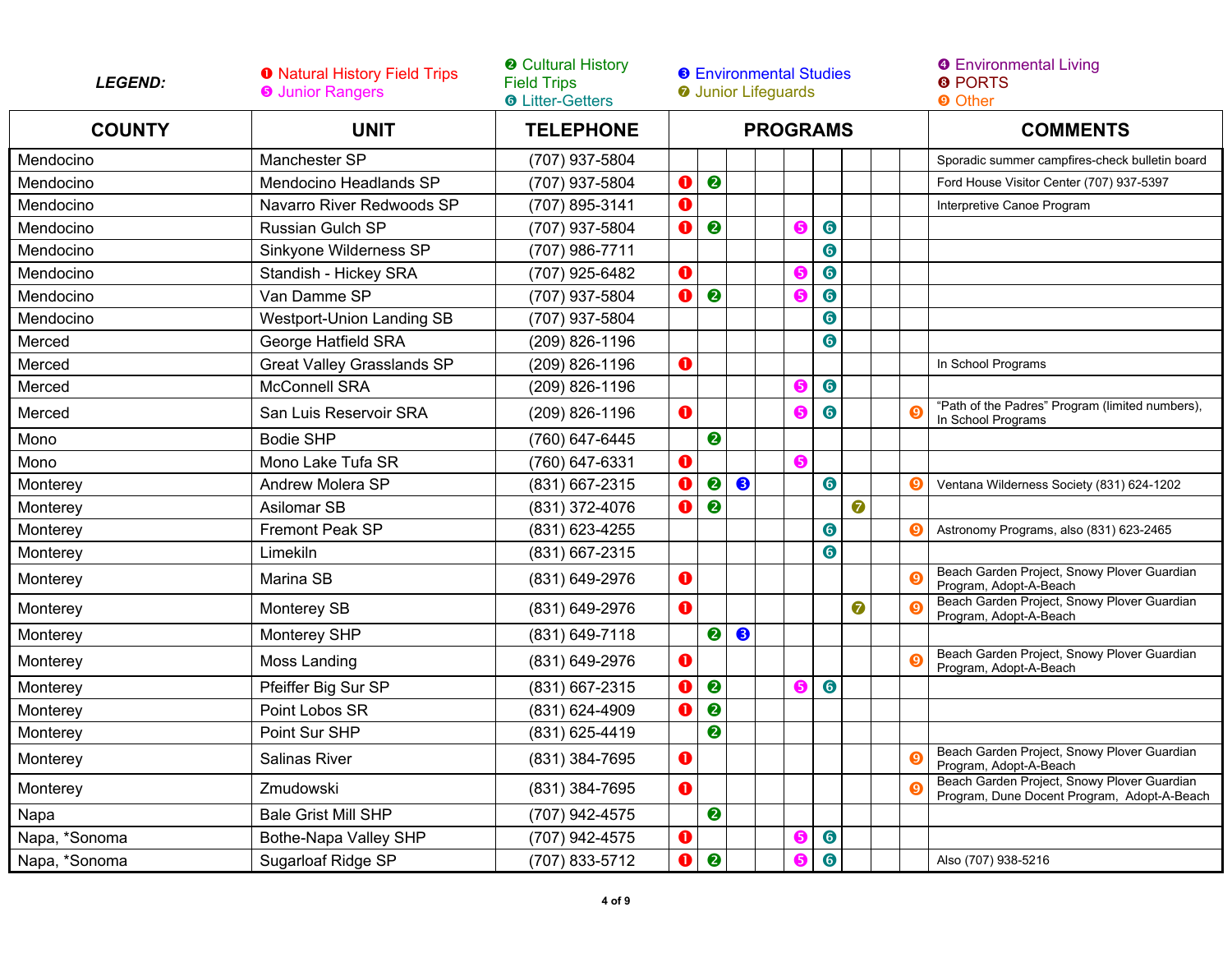| <b>LEGEND:</b>                         | <b>O</b> Natural History Field Trips<br><b>O</b> Junior Rangers | <b>@ Cultural History</b><br><b>Field Trips</b><br><b>O</b> Litter-Getters | <b>8</b> Environmental Studies<br><b>O</b> Junior Lifeguards |                  |   |           |   |           |           |           |                       | <b>O</b> Environmental Living<br><b>8 PORTS</b><br><b>O</b> Other                                                                                       |
|----------------------------------------|-----------------------------------------------------------------|----------------------------------------------------------------------------|--------------------------------------------------------------|------------------|---|-----------|---|-----------|-----------|-----------|-----------------------|---------------------------------------------------------------------------------------------------------------------------------------------------------|
| <b>COUNTY</b>                          | <b>UNIT</b>                                                     | <b>TELEPHONE</b>                                                           | <b>PROGRAMS</b>                                              |                  |   |           |   |           |           |           | <b>COMMENTS</b>       |                                                                                                                                                         |
| Nevada                                 | <b>Empire Mine SHP</b>                                          | (530) 273-8522                                                             |                                                              | 2                |   |           |   |           |           |           | O                     | Living History Programs                                                                                                                                 |
| Nevada                                 | <b>Malakoff Diggins SHP</b>                                     | (530) 265-2740                                                             |                                                              | 2                |   | $\bullet$ | 6 |           |           |           |                       |                                                                                                                                                         |
| Nevada                                 | South Yuba River SP                                             | (530) 432-2546                                                             | 0                                                            | ❷                |   |           |   |           |           |           |                       | Gold Panning, Wildflower Walks, History<br>Info /Tours, Birdwalks, School Group Tours, Living<br>History Programs, Pine Needle Basket Making<br>Classes |
| Nevada, *Placer                        | <b>Donner Memorial SP</b>                                       | (530) 582-7892                                                             | 0                                                            | $\bullet$        |   |           | G | $\bullet$ |           |           |                       | In-School Programs                                                                                                                                      |
| Orange                                 | <b>Bolsa Chica SB</b>                                           | (714) 536-1454                                                             | 0                                                            |                  |   |           | G | $\bullet$ |           |           |                       | Also (949) 492-0802                                                                                                                                     |
| Orange                                 | Crystal Cove SP                                                 | (949) 494-3539                                                             | 0                                                            |                  |   |           |   | $\bullet$ |           | $\bullet$ |                       | Also (949) 492-0802                                                                                                                                     |
| Orange                                 | Doheny SB                                                       | (949) 492-6172                                                             | 0                                                            |                  |   |           | G | $\bullet$ |           |           | O                     | <b>School Group Campouts</b>                                                                                                                            |
| Orange                                 | Huntington SB                                                   | (714) 536-1454                                                             | 0                                                            |                  |   |           | G | $\bullet$ | $\bullet$ |           |                       | Also (949) 492-0802                                                                                                                                     |
| Orange                                 | San Clemente SB                                                 | (949) 492-3156                                                             | $\mathbf 0$                                                  |                  |   |           | G | $\bullet$ | 0         |           | O                     | <b>School Group Campouts</b>                                                                                                                            |
| Orange                                 | San Mateo Creek Wetlands<br>Nature Preserve                     | (949) 492-4872                                                             |                                                              |                  |   |           |   |           |           |           |                       |                                                                                                                                                         |
| Orange, *Riverside,<br>*San Bernardino | Chino Hills SP                                                  | (951) 780-6222                                                             | $\mathbf 0$                                                  |                  |   |           |   | 6         |           |           | O                     | In School Programs                                                                                                                                      |
| Placer, Sacramento, El Dorado          | Auburn SRA                                                      | (530) 885-4527                                                             | O                                                            | $\boldsymbol{Q}$ |   |           | 6 | $\bullet$ |           |           |                       |                                                                                                                                                         |
| Placer                                 | <b>Burton Creek SP</b>                                          | (530) 525-7982                                                             |                                                              |                  |   |           |   |           |           |           |                       |                                                                                                                                                         |
| Placer                                 | <b>Tahoe SRA</b>                                                | (530) 525-7232                                                             |                                                              |                  |   |           | G |           |           |           |                       |                                                                                                                                                         |
| Placer                                 | <b>Ward Creek</b>                                               | (530) 525-9523                                                             |                                                              |                  |   |           |   |           |           |           |                       |                                                                                                                                                         |
| Placer, *Nevada                        | Donner Memorial SP                                              | (530) 582-7892                                                             | O                                                            | $\boldsymbol{Q}$ |   |           | G | $\bullet$ |           |           |                       |                                                                                                                                                         |
| Placer, El Dorado, Sacramento          | <b>Folsom Lake SRA</b>                                          | (916) 988-0205                                                             | O                                                            | $\boldsymbol{Q}$ | 8 |           | 6 | $\bullet$ | $\bullet$ |           | $\boldsymbol{\Theta}$ |                                                                                                                                                         |
| Placer, El Dorado, Sacramento          | <b>Water Education Center</b>                                   | (916) 989-7100                                                             |                                                              |                  |   |           |   |           |           |           | $\boldsymbol{\Theta}$ |                                                                                                                                                         |
| Plumas                                 | Plumas-Eureka SP                                                | (530) 836-2380                                                             | O                                                            | $\bullet$        |   |           | G | $\bullet$ |           |           |                       |                                                                                                                                                         |
| Riverside                              | California Citrus SHP                                           | (951) 780-6222                                                             |                                                              | 2                |   |           |   | $\bullet$ |           |           |                       |                                                                                                                                                         |
| Riverside                              | Indio Hills Palms SP                                            | (760) 393-3052                                                             | O                                                            | 2                |   |           |   |           |           |           |                       |                                                                                                                                                         |
| Riverside                              | <b>Lake Perris SRA</b>                                          | (951) 657-0676                                                             | 0                                                            | 0                |   |           | G | $\bullet$ |           |           |                       |                                                                                                                                                         |
| Riverside                              | Mount San Jacinto SP                                            | (951) 659-2607                                                             | $\mathbf 0$                                                  |                  |   |           | 6 | 6         |           |           |                       | In-School Programs, Summer Events-Family<br>Days, Guided Nature Walks, Free Park Concerts<br>and Special Tours. Call (760) 325-4970                     |
| Riverside, *Imperial                   | Salton Sea SRA                                                  | (760) 393-3052                                                             | $\mathbf 0$                                                  | 2                |   |           | ❺ | $\bullet$ |           |           |                       | Boat Tours/Educational Tours                                                                                                                            |
| Riverside, *Orange,<br>*San Bernardino | Chino Hills SP                                                  | (951) 780-6222                                                             | $\bullet$                                                    |                  |   |           |   | $\bullet$ |           |           | O                     | In School Programs                                                                                                                                      |
| Imperial, *San Diego, *Riverside       | Anza-Borrego Desert SP                                          | (760) 767-5311                                                             | 0                                                            | $\bullet$        |   |           | 6 | $\bullet$ |           | $\bullet$ | $\boldsymbol{9}$      | Ride Alongs, Jr. Ranger Cubs, Visitor Center<br>(760) 767-4205                                                                                          |
| Sacramento                             | <b>Brannan Island SRA</b>                                       | (916) 777-6671                                                             | $\bullet$                                                    |                  |   |           | ❺ | $\bullet$ |           |           |                       | Canoe Trips at Delta Meadows                                                                                                                            |
| Sacramento                             | California State Capitol Museum                                 | $(916)$ 324-0333                                                           |                                                              | 2                |   |           |   |           |           | ❸         | $\boldsymbol{\Theta}$ | Living History Programs                                                                                                                                 |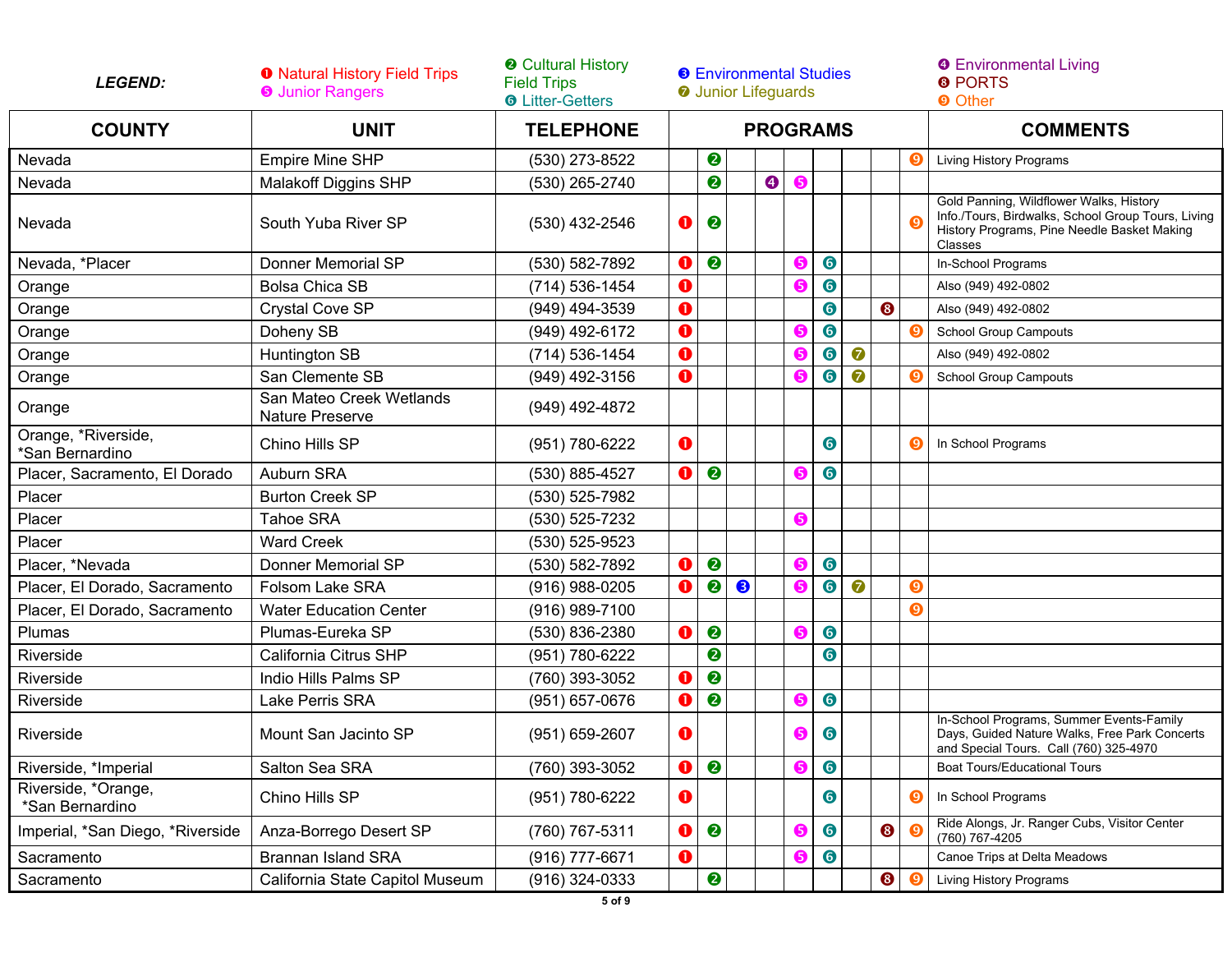| <b>COUNTY</b><br><b>COMMENTS</b><br><b>UNIT</b><br><b>TELEPHONE</b><br><b>PROGRAMS</b><br>California State Railroad<br>Jr. Engineer Program, Caboose Club, & Special<br>❷<br>$\boldsymbol{Q}$<br>(916) 445-7387<br>Sacramento<br>Events<br>Museum<br>Cultural History Tours on Hydro Electric Power<br>❷<br>Folsom Powerhouse SHP<br>Sacramento<br>$(916)$ 988-0205<br>$(916)$ 985-4843<br>❷<br>Sacramento<br>Governor's Mansion SHP<br>(916) 323-3047<br>Living History Programs<br>❷<br>Sacramento<br><b>Leland Stanford Mansion SHP</b><br>(916) 324-0575<br>O<br><b>Changing Art Exhibits</b><br>0<br>Sacramento<br>State Indian Museum<br>(916) 324-0971<br>O<br>'Ishi Day'<br>❷<br>$\boldsymbol{\Theta}$<br>Sacramento<br>Sutter's Fort SHP<br>(916) 445-4422<br>g<br>Mobile Living History Program<br>Sacramento<br>Prairie City SVRA<br>(916) 985-7378<br>Off-Road PALS Program<br>0)<br>2<br>$\bullet$<br>$\bullet$<br>$\bullet$<br>Sacramento, *El Dorado,*Placer<br>Folsom Lake SRA<br>O<br>(916) 988-0205<br>G<br>Θ<br>$\boldsymbol{\Theta}$<br>Sacramento, *El Dorado,*Placer<br><b>Water Education Center</b><br>(916) 989-7100<br>San Benito<br><b>Hollister Hills SVRA</b><br>0<br>(831) 637-3874<br>In-Park History Programs-1 hour. Self-Guided<br>2<br>8<br>San Benito<br>O<br>San Juan Bautista SHP<br>(831) 623-4881<br>Tours<br>Mitchell Caverns/Providence<br>In School Programs,<br>0<br>❷<br>San Bernardino<br>(661) 928-2586<br>❸<br>School Group Reservations call (760) 928-2586<br><b>Mountains SRA</b><br>$\bullet$<br>$\bullet$<br>0<br>6<br>San Bernardino<br>Silverwood Lake SRA<br>(760) 389-2303<br><b>Bald Eagle Tours</b><br>(9<br>San Bernardino, *Orange,<br>Chino Hills SP<br>0<br>(951) 780-6222<br>6<br>Ο<br>In School Programs<br>*Riverside<br>San Diego<br>Cardiff SB (Seaside)<br>(760) 753-5091<br>Tide Pool Programs, In School Programs<br>San Diego<br>Carlsbad SB<br>(760) 438-3143<br>2<br>$\bullet$<br>San Diego<br>Cuyamaca Rancho SP<br>(619) 765-0755<br>0<br>G<br>San Diego<br>Los Penasquitos Marsh NP<br>O<br>6<br>(858) 755-2063<br>Docents, Nature Walk Weekends, School Groups<br>Living History, Boosters of Old Town Structure<br>❷<br>Old Town San Diego SHP<br>San Diego<br>(619) 220-5423<br>tours<br>$\bullet$<br>San Diego<br>Palomar Mountain SP<br>0<br>(760) 765-0755<br>G<br>$\bullet$<br>San Diego<br>G<br>San Elijo SB<br>(760) 753-5091<br>O<br>School Programs, Field Trips<br>6<br>San Diego<br>San Onofre SB<br>0<br>Also (714) 492-0802<br>(949) 492-4872<br>San Diego<br>San Pasqual Battlefield SHP<br>❷<br>(619) 220-5430<br>School Programs, Living History<br>Kayaking/College Program, Youth at Risk<br>$\bullet$<br>❺<br>0<br>O<br>San Diego<br><b>Silver Strand SB</b><br>(619) 435-5184<br>0<br>Program, Coronado Sea Camp, Campfire<br>Programs, Junior Guard<br>School Programs, Field Trips, Campfire<br>6<br>South Carlsbad SB<br>6<br>San Diego<br>(760) 438-3143<br>Seasonals, Beach walks, Earth Fair Day/ Beach<br>Ø<br>Clean-Up<br>San Diego<br>❸<br>$\bullet$<br>Tijuana Estuary NP<br>(619) 575-3613<br>O<br>6<br><b>Torrey Pines SB</b><br>❸<br>6<br>6<br>(858) 755-2063<br>San Diego | <b>LEGEND:</b> | <b>O</b> Natural History Field Trips<br><b>O</b> Junior Rangers | <b>@ Cultural History</b><br><b>Field Trips</b><br><b>6</b> Litter-Getters |  | <b>6</b> Environmental Studies<br><b>O</b> Junior Lifeguards |  |  |  |  |  |  | <b>O</b> Environmental Living<br><b><sup>O</sup></b> PORTS<br><b>O</b> Other |
|--------------------------------------------------------------------------------------------------------------------------------------------------------------------------------------------------------------------------------------------------------------------------------------------------------------------------------------------------------------------------------------------------------------------------------------------------------------------------------------------------------------------------------------------------------------------------------------------------------------------------------------------------------------------------------------------------------------------------------------------------------------------------------------------------------------------------------------------------------------------------------------------------------------------------------------------------------------------------------------------------------------------------------------------------------------------------------------------------------------------------------------------------------------------------------------------------------------------------------------------------------------------------------------------------------------------------------------------------------------------------------------------------------------------------------------------------------------------------------------------------------------------------------------------------------------------------------------------------------------------------------------------------------------------------------------------------------------------------------------------------------------------------------------------------------------------------------------------------------------------------------------------------------------------------------------------------------------------------------------------------------------------------------------------------------------------------------------------------------------------------------------------------------------------------------------------------------------------------------------------------------------------------------------------------------------------------------------------------------------------------------------------------------------------------------------------------------------------------------------------------------------------------------------------------------------------------------------------------------------------------------------------------------------------------------------------------------------------------------------------------------------------------------------------------------------------------------------------------------------------------------------------------------------------------------------------------------------------------------------------------------------------------------------------------------------------------------------------------------------------------------------------------------------------------------------------|----------------|-----------------------------------------------------------------|----------------------------------------------------------------------------|--|--------------------------------------------------------------|--|--|--|--|--|--|------------------------------------------------------------------------------|
|                                                                                                                                                                                                                                                                                                                                                                                                                                                                                                                                                                                                                                                                                                                                                                                                                                                                                                                                                                                                                                                                                                                                                                                                                                                                                                                                                                                                                                                                                                                                                                                                                                                                                                                                                                                                                                                                                                                                                                                                                                                                                                                                                                                                                                                                                                                                                                                                                                                                                                                                                                                                                                                                                                                                                                                                                                                                                                                                                                                                                                                                                                                                                                                            |                |                                                                 |                                                                            |  |                                                              |  |  |  |  |  |  |                                                                              |
|                                                                                                                                                                                                                                                                                                                                                                                                                                                                                                                                                                                                                                                                                                                                                                                                                                                                                                                                                                                                                                                                                                                                                                                                                                                                                                                                                                                                                                                                                                                                                                                                                                                                                                                                                                                                                                                                                                                                                                                                                                                                                                                                                                                                                                                                                                                                                                                                                                                                                                                                                                                                                                                                                                                                                                                                                                                                                                                                                                                                                                                                                                                                                                                            |                |                                                                 |                                                                            |  |                                                              |  |  |  |  |  |  |                                                                              |
|                                                                                                                                                                                                                                                                                                                                                                                                                                                                                                                                                                                                                                                                                                                                                                                                                                                                                                                                                                                                                                                                                                                                                                                                                                                                                                                                                                                                                                                                                                                                                                                                                                                                                                                                                                                                                                                                                                                                                                                                                                                                                                                                                                                                                                                                                                                                                                                                                                                                                                                                                                                                                                                                                                                                                                                                                                                                                                                                                                                                                                                                                                                                                                                            |                |                                                                 |                                                                            |  |                                                              |  |  |  |  |  |  |                                                                              |
|                                                                                                                                                                                                                                                                                                                                                                                                                                                                                                                                                                                                                                                                                                                                                                                                                                                                                                                                                                                                                                                                                                                                                                                                                                                                                                                                                                                                                                                                                                                                                                                                                                                                                                                                                                                                                                                                                                                                                                                                                                                                                                                                                                                                                                                                                                                                                                                                                                                                                                                                                                                                                                                                                                                                                                                                                                                                                                                                                                                                                                                                                                                                                                                            |                |                                                                 |                                                                            |  |                                                              |  |  |  |  |  |  |                                                                              |
|                                                                                                                                                                                                                                                                                                                                                                                                                                                                                                                                                                                                                                                                                                                                                                                                                                                                                                                                                                                                                                                                                                                                                                                                                                                                                                                                                                                                                                                                                                                                                                                                                                                                                                                                                                                                                                                                                                                                                                                                                                                                                                                                                                                                                                                                                                                                                                                                                                                                                                                                                                                                                                                                                                                                                                                                                                                                                                                                                                                                                                                                                                                                                                                            |                |                                                                 |                                                                            |  |                                                              |  |  |  |  |  |  |                                                                              |
|                                                                                                                                                                                                                                                                                                                                                                                                                                                                                                                                                                                                                                                                                                                                                                                                                                                                                                                                                                                                                                                                                                                                                                                                                                                                                                                                                                                                                                                                                                                                                                                                                                                                                                                                                                                                                                                                                                                                                                                                                                                                                                                                                                                                                                                                                                                                                                                                                                                                                                                                                                                                                                                                                                                                                                                                                                                                                                                                                                                                                                                                                                                                                                                            |                |                                                                 |                                                                            |  |                                                              |  |  |  |  |  |  |                                                                              |
|                                                                                                                                                                                                                                                                                                                                                                                                                                                                                                                                                                                                                                                                                                                                                                                                                                                                                                                                                                                                                                                                                                                                                                                                                                                                                                                                                                                                                                                                                                                                                                                                                                                                                                                                                                                                                                                                                                                                                                                                                                                                                                                                                                                                                                                                                                                                                                                                                                                                                                                                                                                                                                                                                                                                                                                                                                                                                                                                                                                                                                                                                                                                                                                            |                |                                                                 |                                                                            |  |                                                              |  |  |  |  |  |  |                                                                              |
|                                                                                                                                                                                                                                                                                                                                                                                                                                                                                                                                                                                                                                                                                                                                                                                                                                                                                                                                                                                                                                                                                                                                                                                                                                                                                                                                                                                                                                                                                                                                                                                                                                                                                                                                                                                                                                                                                                                                                                                                                                                                                                                                                                                                                                                                                                                                                                                                                                                                                                                                                                                                                                                                                                                                                                                                                                                                                                                                                                                                                                                                                                                                                                                            |                |                                                                 |                                                                            |  |                                                              |  |  |  |  |  |  |                                                                              |
|                                                                                                                                                                                                                                                                                                                                                                                                                                                                                                                                                                                                                                                                                                                                                                                                                                                                                                                                                                                                                                                                                                                                                                                                                                                                                                                                                                                                                                                                                                                                                                                                                                                                                                                                                                                                                                                                                                                                                                                                                                                                                                                                                                                                                                                                                                                                                                                                                                                                                                                                                                                                                                                                                                                                                                                                                                                                                                                                                                                                                                                                                                                                                                                            |                |                                                                 |                                                                            |  |                                                              |  |  |  |  |  |  |                                                                              |
|                                                                                                                                                                                                                                                                                                                                                                                                                                                                                                                                                                                                                                                                                                                                                                                                                                                                                                                                                                                                                                                                                                                                                                                                                                                                                                                                                                                                                                                                                                                                                                                                                                                                                                                                                                                                                                                                                                                                                                                                                                                                                                                                                                                                                                                                                                                                                                                                                                                                                                                                                                                                                                                                                                                                                                                                                                                                                                                                                                                                                                                                                                                                                                                            |                |                                                                 |                                                                            |  |                                                              |  |  |  |  |  |  |                                                                              |
|                                                                                                                                                                                                                                                                                                                                                                                                                                                                                                                                                                                                                                                                                                                                                                                                                                                                                                                                                                                                                                                                                                                                                                                                                                                                                                                                                                                                                                                                                                                                                                                                                                                                                                                                                                                                                                                                                                                                                                                                                                                                                                                                                                                                                                                                                                                                                                                                                                                                                                                                                                                                                                                                                                                                                                                                                                                                                                                                                                                                                                                                                                                                                                                            |                |                                                                 |                                                                            |  |                                                              |  |  |  |  |  |  |                                                                              |
|                                                                                                                                                                                                                                                                                                                                                                                                                                                                                                                                                                                                                                                                                                                                                                                                                                                                                                                                                                                                                                                                                                                                                                                                                                                                                                                                                                                                                                                                                                                                                                                                                                                                                                                                                                                                                                                                                                                                                                                                                                                                                                                                                                                                                                                                                                                                                                                                                                                                                                                                                                                                                                                                                                                                                                                                                                                                                                                                                                                                                                                                                                                                                                                            |                |                                                                 |                                                                            |  |                                                              |  |  |  |  |  |  |                                                                              |
|                                                                                                                                                                                                                                                                                                                                                                                                                                                                                                                                                                                                                                                                                                                                                                                                                                                                                                                                                                                                                                                                                                                                                                                                                                                                                                                                                                                                                                                                                                                                                                                                                                                                                                                                                                                                                                                                                                                                                                                                                                                                                                                                                                                                                                                                                                                                                                                                                                                                                                                                                                                                                                                                                                                                                                                                                                                                                                                                                                                                                                                                                                                                                                                            |                |                                                                 |                                                                            |  |                                                              |  |  |  |  |  |  |                                                                              |
|                                                                                                                                                                                                                                                                                                                                                                                                                                                                                                                                                                                                                                                                                                                                                                                                                                                                                                                                                                                                                                                                                                                                                                                                                                                                                                                                                                                                                                                                                                                                                                                                                                                                                                                                                                                                                                                                                                                                                                                                                                                                                                                                                                                                                                                                                                                                                                                                                                                                                                                                                                                                                                                                                                                                                                                                                                                                                                                                                                                                                                                                                                                                                                                            |                |                                                                 |                                                                            |  |                                                              |  |  |  |  |  |  |                                                                              |
|                                                                                                                                                                                                                                                                                                                                                                                                                                                                                                                                                                                                                                                                                                                                                                                                                                                                                                                                                                                                                                                                                                                                                                                                                                                                                                                                                                                                                                                                                                                                                                                                                                                                                                                                                                                                                                                                                                                                                                                                                                                                                                                                                                                                                                                                                                                                                                                                                                                                                                                                                                                                                                                                                                                                                                                                                                                                                                                                                                                                                                                                                                                                                                                            |                |                                                                 |                                                                            |  |                                                              |  |  |  |  |  |  |                                                                              |
|                                                                                                                                                                                                                                                                                                                                                                                                                                                                                                                                                                                                                                                                                                                                                                                                                                                                                                                                                                                                                                                                                                                                                                                                                                                                                                                                                                                                                                                                                                                                                                                                                                                                                                                                                                                                                                                                                                                                                                                                                                                                                                                                                                                                                                                                                                                                                                                                                                                                                                                                                                                                                                                                                                                                                                                                                                                                                                                                                                                                                                                                                                                                                                                            |                |                                                                 |                                                                            |  |                                                              |  |  |  |  |  |  |                                                                              |
|                                                                                                                                                                                                                                                                                                                                                                                                                                                                                                                                                                                                                                                                                                                                                                                                                                                                                                                                                                                                                                                                                                                                                                                                                                                                                                                                                                                                                                                                                                                                                                                                                                                                                                                                                                                                                                                                                                                                                                                                                                                                                                                                                                                                                                                                                                                                                                                                                                                                                                                                                                                                                                                                                                                                                                                                                                                                                                                                                                                                                                                                                                                                                                                            |                |                                                                 |                                                                            |  |                                                              |  |  |  |  |  |  |                                                                              |
|                                                                                                                                                                                                                                                                                                                                                                                                                                                                                                                                                                                                                                                                                                                                                                                                                                                                                                                                                                                                                                                                                                                                                                                                                                                                                                                                                                                                                                                                                                                                                                                                                                                                                                                                                                                                                                                                                                                                                                                                                                                                                                                                                                                                                                                                                                                                                                                                                                                                                                                                                                                                                                                                                                                                                                                                                                                                                                                                                                                                                                                                                                                                                                                            |                |                                                                 |                                                                            |  |                                                              |  |  |  |  |  |  |                                                                              |
|                                                                                                                                                                                                                                                                                                                                                                                                                                                                                                                                                                                                                                                                                                                                                                                                                                                                                                                                                                                                                                                                                                                                                                                                                                                                                                                                                                                                                                                                                                                                                                                                                                                                                                                                                                                                                                                                                                                                                                                                                                                                                                                                                                                                                                                                                                                                                                                                                                                                                                                                                                                                                                                                                                                                                                                                                                                                                                                                                                                                                                                                                                                                                                                            |                |                                                                 |                                                                            |  |                                                              |  |  |  |  |  |  |                                                                              |
|                                                                                                                                                                                                                                                                                                                                                                                                                                                                                                                                                                                                                                                                                                                                                                                                                                                                                                                                                                                                                                                                                                                                                                                                                                                                                                                                                                                                                                                                                                                                                                                                                                                                                                                                                                                                                                                                                                                                                                                                                                                                                                                                                                                                                                                                                                                                                                                                                                                                                                                                                                                                                                                                                                                                                                                                                                                                                                                                                                                                                                                                                                                                                                                            |                |                                                                 |                                                                            |  |                                                              |  |  |  |  |  |  |                                                                              |
|                                                                                                                                                                                                                                                                                                                                                                                                                                                                                                                                                                                                                                                                                                                                                                                                                                                                                                                                                                                                                                                                                                                                                                                                                                                                                                                                                                                                                                                                                                                                                                                                                                                                                                                                                                                                                                                                                                                                                                                                                                                                                                                                                                                                                                                                                                                                                                                                                                                                                                                                                                                                                                                                                                                                                                                                                                                                                                                                                                                                                                                                                                                                                                                            |                |                                                                 |                                                                            |  |                                                              |  |  |  |  |  |  |                                                                              |
|                                                                                                                                                                                                                                                                                                                                                                                                                                                                                                                                                                                                                                                                                                                                                                                                                                                                                                                                                                                                                                                                                                                                                                                                                                                                                                                                                                                                                                                                                                                                                                                                                                                                                                                                                                                                                                                                                                                                                                                                                                                                                                                                                                                                                                                                                                                                                                                                                                                                                                                                                                                                                                                                                                                                                                                                                                                                                                                                                                                                                                                                                                                                                                                            |                |                                                                 |                                                                            |  |                                                              |  |  |  |  |  |  |                                                                              |
|                                                                                                                                                                                                                                                                                                                                                                                                                                                                                                                                                                                                                                                                                                                                                                                                                                                                                                                                                                                                                                                                                                                                                                                                                                                                                                                                                                                                                                                                                                                                                                                                                                                                                                                                                                                                                                                                                                                                                                                                                                                                                                                                                                                                                                                                                                                                                                                                                                                                                                                                                                                                                                                                                                                                                                                                                                                                                                                                                                                                                                                                                                                                                                                            |                |                                                                 |                                                                            |  |                                                              |  |  |  |  |  |  |                                                                              |
|                                                                                                                                                                                                                                                                                                                                                                                                                                                                                                                                                                                                                                                                                                                                                                                                                                                                                                                                                                                                                                                                                                                                                                                                                                                                                                                                                                                                                                                                                                                                                                                                                                                                                                                                                                                                                                                                                                                                                                                                                                                                                                                                                                                                                                                                                                                                                                                                                                                                                                                                                                                                                                                                                                                                                                                                                                                                                                                                                                                                                                                                                                                                                                                            |                |                                                                 |                                                                            |  |                                                              |  |  |  |  |  |  |                                                                              |
|                                                                                                                                                                                                                                                                                                                                                                                                                                                                                                                                                                                                                                                                                                                                                                                                                                                                                                                                                                                                                                                                                                                                                                                                                                                                                                                                                                                                                                                                                                                                                                                                                                                                                                                                                                                                                                                                                                                                                                                                                                                                                                                                                                                                                                                                                                                                                                                                                                                                                                                                                                                                                                                                                                                                                                                                                                                                                                                                                                                                                                                                                                                                                                                            |                |                                                                 |                                                                            |  |                                                              |  |  |  |  |  |  |                                                                              |
|                                                                                                                                                                                                                                                                                                                                                                                                                                                                                                                                                                                                                                                                                                                                                                                                                                                                                                                                                                                                                                                                                                                                                                                                                                                                                                                                                                                                                                                                                                                                                                                                                                                                                                                                                                                                                                                                                                                                                                                                                                                                                                                                                                                                                                                                                                                                                                                                                                                                                                                                                                                                                                                                                                                                                                                                                                                                                                                                                                                                                                                                                                                                                                                            |                |                                                                 |                                                                            |  |                                                              |  |  |  |  |  |  |                                                                              |
|                                                                                                                                                                                                                                                                                                                                                                                                                                                                                                                                                                                                                                                                                                                                                                                                                                                                                                                                                                                                                                                                                                                                                                                                                                                                                                                                                                                                                                                                                                                                                                                                                                                                                                                                                                                                                                                                                                                                                                                                                                                                                                                                                                                                                                                                                                                                                                                                                                                                                                                                                                                                                                                                                                                                                                                                                                                                                                                                                                                                                                                                                                                                                                                            |                |                                                                 |                                                                            |  |                                                              |  |  |  |  |  |  |                                                                              |
|                                                                                                                                                                                                                                                                                                                                                                                                                                                                                                                                                                                                                                                                                                                                                                                                                                                                                                                                                                                                                                                                                                                                                                                                                                                                                                                                                                                                                                                                                                                                                                                                                                                                                                                                                                                                                                                                                                                                                                                                                                                                                                                                                                                                                                                                                                                                                                                                                                                                                                                                                                                                                                                                                                                                                                                                                                                                                                                                                                                                                                                                                                                                                                                            |                |                                                                 |                                                                            |  |                                                              |  |  |  |  |  |  |                                                                              |

L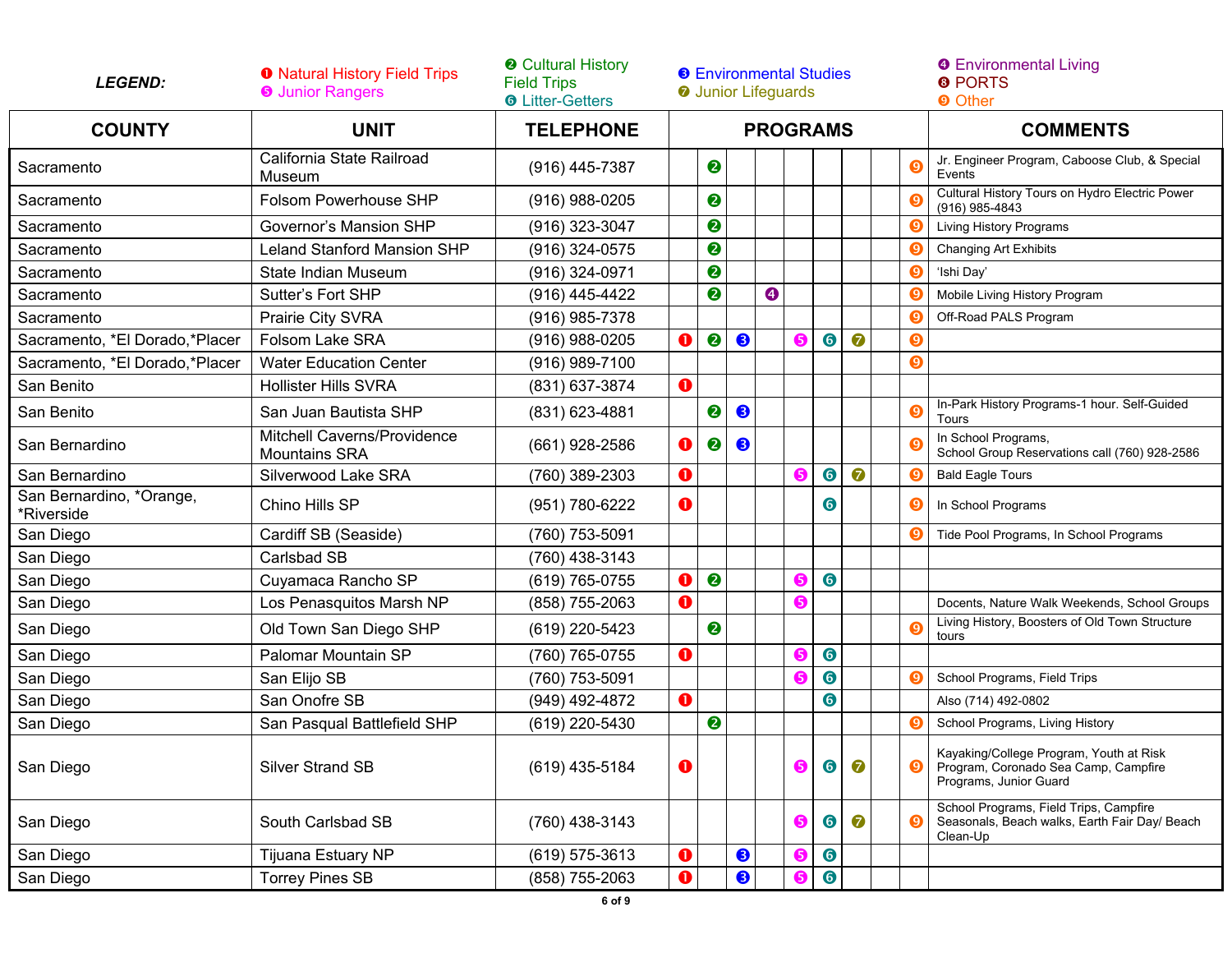| <b>LEGEND:</b>                   | <b>O</b> Natural History Field Trips<br><b>O</b> Junior Rangers | <b>@ Cultural History</b><br><b>Field Trips</b><br><b>O</b> Litter-Getters |                  | <b>8</b> Environmental Studies<br><b>O</b> Junior Lifeguards |           |           |                 |           |           |           |          | <b>O</b> Environmental Living<br><b>8 PORTS</b><br><b>O</b> Other                                              |
|----------------------------------|-----------------------------------------------------------------|----------------------------------------------------------------------------|------------------|--------------------------------------------------------------|-----------|-----------|-----------------|-----------|-----------|-----------|----------|----------------------------------------------------------------------------------------------------------------|
| <b>COUNTY</b>                    | <b>UNIT</b>                                                     | <b>TELEPHONE</b>                                                           |                  |                                                              |           |           | <b>PROGRAMS</b> |           |           |           |          | <b>COMMENTS</b>                                                                                                |
| San Diego                        | <b>Torrey Pines SR</b>                                          | (858) 755-2063                                                             | $\mathbf 0$      |                                                              | ❸         |           | G               | $\bullet$ |           |           |          |                                                                                                                |
| San Diego, *Imperial             | Ocotillo Wells SVRA                                             | (760) 767-5391                                                             | $\mathbf 0$      |                                                              |           |           |                 |           |           |           | <b>g</b> | In School Programs                                                                                             |
| San Diego, *Riverside, *Imperial | Anza-Borrego Desert SP                                          | (760) 767-5311                                                             | $\mathbf 0$      | $\bullet$                                                    |           |           | 6               | $\bullet$ |           | $\bullet$ |          | Ride Alongs, Jr. Ranger Cubs, Visitor Center<br>(760) 767-4205                                                 |
| San Francisco                    | <b>Candlestick Point SRA</b>                                    | (415) 671-0145                                                             | 0                |                                                              |           |           |                 |           |           |           |          | Fishing Programs, Camping Programs                                                                             |
| San Francisco, *Marin            | Angel Island SP                                                 | see notes                                                                  | $\mathbf 0$      | ❷                                                            |           | $\bullet$ | 6               | 6         |           |           |          | Natural/Cultural History Programs (415) 435-3522<br>ELP (415) 435-5390                                         |
| San Joaquin                      | <b>Caswell Memorial SP</b>                                      | (209) 599-3810                                                             | $\mathbf 0$      |                                                              |           |           | 6               |           |           |           |          | In School Programs                                                                                             |
| San Luis Obispo                  | <b>Hearst San Simeon SHM</b>                                    | (805) 927-2020                                                             |                  | $\bullet$                                                    |           |           |                 |           |           |           |          | School Tours, Living History                                                                                   |
| San Luis Obispo                  | Montana De Oro SP                                               | see notes                                                                  | O                |                                                              |           |           | 6               | $\bullet$ |           |           |          | Field Trips: (805) 772-3084<br>Jr. Rangers: (805) 528-0513                                                     |
| San Luis Obispo                  | Morro Bay SP                                                    | see notes                                                                  | $\mathbf 0$      |                                                              |           |           | ❺               | $\bullet$ |           |           |          | Field Trips: (805) 772-3084<br>Jr. Rangers: (805) 772-7434                                                     |
| San Luis Obispo                  | Oceano Dunes SVRA                                               | (805) 473-7220                                                             | $\mathbf 0$      |                                                              |           |           |                 |           |           |           |          | In School Programs                                                                                             |
| San Luis Obispo                  | Pismo SB                                                        | (805) 489-1869                                                             | $\mathbf 0$      |                                                              |           |           | G               | 6         |           |           |          | Field Trips: (805) 489-1869<br>Jr. Rangers: (805) 489-1869                                                     |
| San Luis Obispo                  | San Simeon SP                                                   | (805) 927-2038                                                             | $\mathbf 0$      |                                                              | ❸         |           | 6               | 6         |           |           |          | Cubs, Living History, In School Programs ( In<br>school and at park; Natural and Cultural), Cal Pal<br>Program |
| San Mateo                        | Año Nuevo SR                                                    | (650) 879-0227                                                             | 0                |                                                              |           |           |                 |           |           | ❸         |          | December - March must reserve through Reserve<br>America at (800) 444-4445. Teachers Guide<br>available.       |
| San Mateo                        | <b>Butano SP</b>                                                | (650) 879-2040                                                             |                  |                                                              |           |           | G               | $\bullet$ |           |           |          |                                                                                                                |
| San Mateo                        | Half Moon Bay SB                                                | (650) 726-8819                                                             | $\mathbf 0$      |                                                              |           |           | 6               | 6         |           |           |          |                                                                                                                |
| San Mateo                        | Pescadero Marsh NP                                              | (650) 879-2170                                                             | $\mathbf 0$      |                                                              |           |           |                 |           |           |           |          |                                                                                                                |
| San Mateo                        | Pescadero SB                                                    | (650) 879-2170                                                             | 0                |                                                              |           |           |                 |           |           |           |          |                                                                                                                |
| San Mateo                        | Portola Redwoods SP                                             | (650) 948-9098                                                             |                  |                                                              |           |           | G               | $\bullet$ |           |           |          | Junior Ranger program. Summer weekends only                                                                    |
| San Mateo, *Santa Cruz           | Big Basin Redwoods SP                                           | (831) 338-8860                                                             | $\bullet$        |                                                              | $\bullet$ |           | G               | 6         |           |           |          |                                                                                                                |
| Santa Barbara                    | Carpinteria SB                                                  | (805) 684-2811                                                             | $\mathbf 0$      | 2                                                            |           |           | 6               | $\bullet$ |           |           |          | Pre-Junior Rangers                                                                                             |
| Santa Barbara                    | El Capitan SB                                                   | (805) 968-3294                                                             | O                | $\bullet$                                                    |           | $\bullet$ | 6               | $\bullet$ |           |           |          |                                                                                                                |
| Santa Barbara                    | El Presidio De Santa Barbara<br><b>SHP</b>                      | (805) 965-0093                                                             |                  | ❷                                                            |           |           |                 |           |           |           |          |                                                                                                                |
| Santa Barbara                    | Gaviota SP                                                      | (805) 968-3294                                                             | $\mathbf{O}$ $ $ | $\bullet$                                                    |           | $\bullet$ |                 | $\bullet$ |           |           |          |                                                                                                                |
| Santa Barbara                    | La Purisima Mission SHP                                         | (805) 733-3713                                                             | $\bullet$        | $\bullet$                                                    |           |           |                 | 6         |           |           |          |                                                                                                                |
| Santa Barbara                    | Refugio SB                                                      | (805) 968-3294                                                             | O                | 2                                                            |           | $\bullet$ | 6               | $\bullet$ | $\bullet$ |           |          |                                                                                                                |
| Santa Clara                      | Henry W. Coe SP                                                 | (831) 779-2728                                                             | $\mathbf 0$      |                                                              |           |           |                 | $\bullet$ |           |           |          | In School Programs                                                                                             |
| Santa Cruz, *San Mateo           | <b>Big Basin Redwoods SP</b>                                    | (831) 338-8860                                                             | $\mathbf 0$      |                                                              | ❸         |           | (5              | $\bullet$ |           |           |          |                                                                                                                |
| Santa Cruz                       | Forest of Nisene Marks SP                                       | (831) 763-7063                                                             | O                |                                                              | ❸         |           |                 | $\bullet$ |           |           | ❷        |                                                                                                                |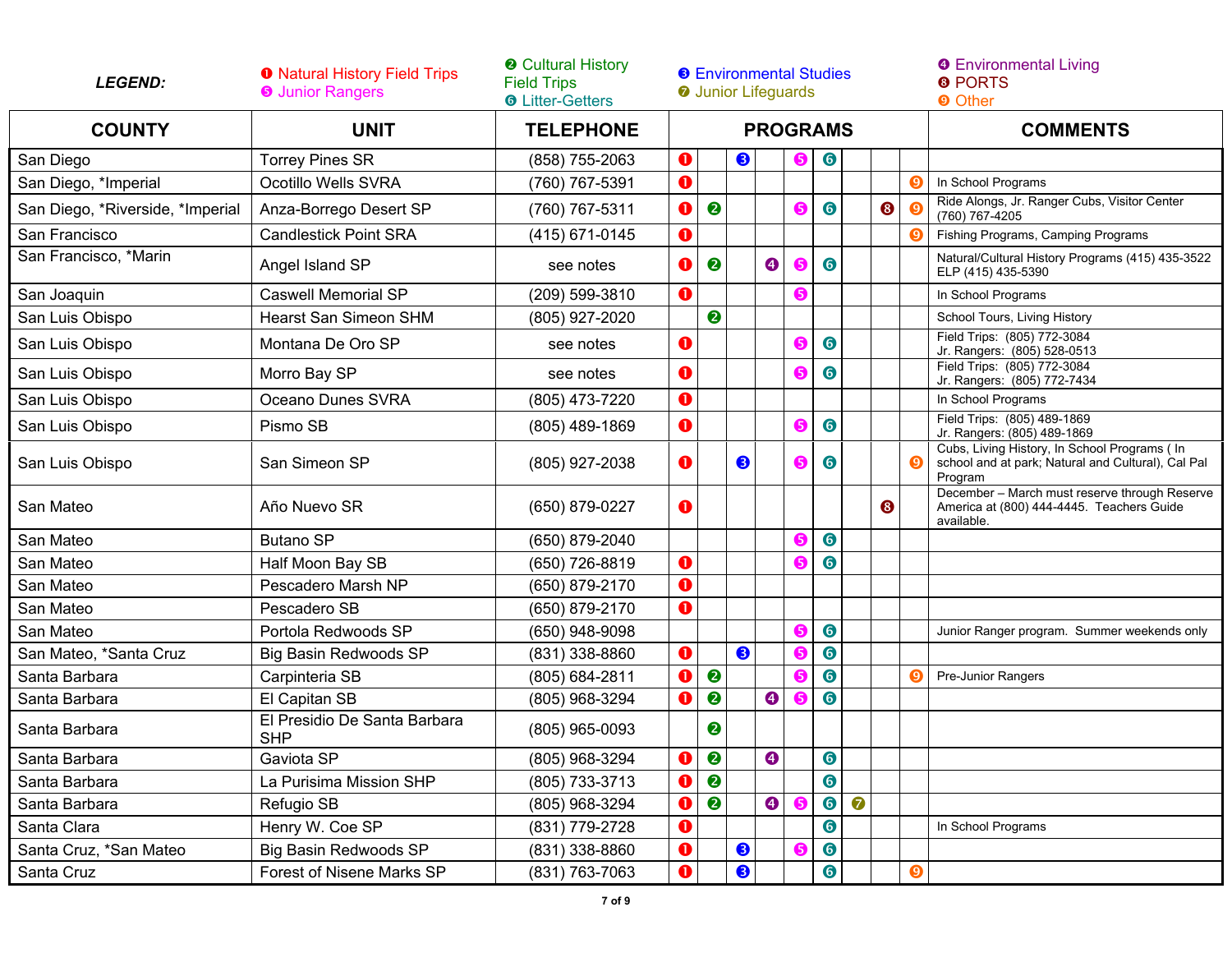| <b>LEGEND:</b>                              | <b>O</b> Natural History Field Trips<br><b>O</b> Junior Rangers | <b>@ Cultural History</b><br><b>Field Trips</b><br><b>O</b> Litter-Getters |             | <b>8</b> Environmental Studies<br><b>O</b> Junior Lifeguards |           |           |    |           |           |                 |                       | <b>O</b> Environmental Living<br><b>8 PORTS</b><br><b>O</b> Other                   |
|---------------------------------------------|-----------------------------------------------------------------|----------------------------------------------------------------------------|-------------|--------------------------------------------------------------|-----------|-----------|----|-----------|-----------|-----------------|-----------------------|-------------------------------------------------------------------------------------|
| <b>COUNTY</b>                               | <b>UNIT</b><br><b>TELEPHONE</b><br><b>PROGRAMS</b>              |                                                                            |             |                                                              |           |           |    |           |           | <b>COMMENTS</b> |                       |                                                                                     |
| Santa Cruz                                  | Henry Cowell Redwoods SP                                        | (831) 335-4598                                                             | ❶           |                                                              | 8         |           | (5 | $\bullet$ |           |                 | 0                     | Ranger Explorers                                                                    |
| Santa Cruz                                  | Manresa SB                                                      | (831) 761-1795                                                             | 0           |                                                              |           |           | ❺  | $\bullet$ | $\bullet$ |                 |                       | Also (831) 429-2850                                                                 |
| Santa Cruz                                  | Natural Bridges SB                                              | (831) 423-4609                                                             | $\mathbf 0$ |                                                              | $\bullet$ |           |    |           |           | $\bullet$       | $\boldsymbol{\Theta}$ |                                                                                     |
| Santa Cruz                                  | New Brighton SB                                                 | (831) 464-6329                                                             | $\bullet$   |                                                              | ❸         |           | G  | $\bullet$ |           |                 |                       | Also (831) 429-2850                                                                 |
| Santa Cruz                                  | Santa Cruz Mission SHP                                          | (831) 425-5849                                                             |             | 2                                                            | ❸         |           |    |           |           |                 |                       | Also (831) 429-2850                                                                 |
| Santa Cruz                                  | Seacliff SB                                                     | (831) 685-6442                                                             | O           | $\bullet$                                                    |           |           |    |           | 0         |                 | Ο                     |                                                                                     |
| Santa Cruz                                  | <b>Sunset SB</b>                                                | (831) 763-7062                                                             | $\bullet$   |                                                              |           |           | ❺  | $\bullet$ |           |                 |                       | Also (831) 429-2850                                                                 |
| Santa Cruz                                  | <b>Twin Lakes SB</b>                                            | (831) 427-4868                                                             |             |                                                              |           |           |    |           | 0         |                 |                       |                                                                                     |
| Santa Cruz                                  | Wilder Ranch SP                                                 | (831) 426-0505                                                             | ❶           | 2                                                            |           |           |    |           |           |                 | $\boldsymbol{\Theta}$ |                                                                                     |
| Santa Cruz,<br>*San Mateo                   | <b>Big Basin Redwoods SP</b>                                    | (831) 338-8860                                                             | $\bullet$   |                                                              | 8         |           | ❺  | 6         |           |                 |                       |                                                                                     |
| Shasta                                      | McArthur-Burney Falls SP                                        | (530) 335-2777                                                             |             |                                                              |           |           | G  | $\bullet$ |           |                 |                       | In School Programs                                                                  |
| Shasta                                      | Shasta SHP                                                      | (530) 243-8194                                                             | $\mathbf 0$ | $\bullet$                                                    |           |           |    |           |           |                 | $\mathbf{Q}$          | In School Programs                                                                  |
| $\overline{\mathsf{Shasta}}$ ,<br>*Siskiyou | Castle Crags SP                                                 | (530) 235-2684                                                             |             |                                                              |           |           | ❺  | 6         |           |                 | $\boldsymbol{\Omega}$ | In School Programs                                                                  |
| Silverado                                   | Clear Lake SP                                                   | (707) 279-4293                                                             | $\mathbf 0$ | $\bullet$                                                    |           |           | 6  | $\bullet$ |           |                 |                       |                                                                                     |
| Siskiyou,<br>*Shasta                        | Castle Crags SP                                                 | (530) 235-2684                                                             |             |                                                              |           |           | G  | 6         |           |                 | $\boldsymbol{\Omega}$ | In School Programs                                                                  |
| Solano                                      | <b>Benicia SRA</b>                                              | (707) 745-3385                                                             | $\bullet$   |                                                              |           |           |    |           |           |                 |                       |                                                                                     |
| Solano                                      | <b>Benicia Capitol SHP</b>                                      | (707) 745-3385                                                             |             | 2                                                            |           |           |    |           |           |                 |                       |                                                                                     |
| Sonoma                                      | Annadel SP                                                      | (707) 539-3911                                                             |             |                                                              |           |           |    |           |           |                 |                       | Also (707) 938-5216                                                                 |
| Sonoma                                      | Armstrong Redwoods SR                                           | (707) 869-2015                                                             | $\bullet$   |                                                              |           |           |    |           |           |                 |                       | Also (707) 865-2391                                                                 |
| Sonoma                                      | Fort Ross SHP                                                   | (707) 847-3286                                                             |             |                                                              |           | $\bullet$ |    |           |           |                 |                       | Also (707) 865-2391                                                                 |
| Sonoma                                      | Jack London SHP                                                 | (707) 938-5216                                                             | $\bullet$   | $\bullet$                                                    |           |           |    |           |           |                 |                       | Group Tour Reservations call (707) 938-1519 or<br>go online: www.jacklondonpark.com |
| Sonoma                                      | Petaluma Adobe SHP                                              | (707) 762-4871                                                             |             | 2                                                            |           | $\bullet$ |    |           |           |                 |                       | School Group Reservations call (866) 240-4655                                       |
| Sonoma                                      | Salt Point SP                                                   | (707) 847-3221                                                             | $\bullet$   |                                                              |           |           | 6  | $\bullet$ |           |                 |                       | Also (707) 865-2391                                                                 |
| Sonoma                                      | Sonoma Coast SB                                                 | (707) 875-3483                                                             |             |                                                              |           |           |    |           |           |                 |                       |                                                                                     |
| Sonoma                                      | Sonoma SHP                                                      | (707) 938-9560                                                             |             | $\bullet$                                                    | $\bullet$ |           |    |           |           |                 |                       | School Group Reservations call (866) 240-4655                                       |
| Sonoma, *Napa                               | Bothe-Napa Valley SHP                                           | (707) 942-4575                                                             | $\bf o$     |                                                              |           |           | G  | $\bullet$ |           |                 |                       |                                                                                     |
| Sonoma, *Napa                               | Sugarloaf Ridge SP                                              | (707) 833-5712                                                             | O           | ❷                                                            |           |           | 6  | $\bullet$ |           |                 |                       | Also (707) 938-5216                                                                 |
| Stanislaus                                  | Henry W. Coe SP                                                 | (831) 779-2728                                                             | $\mathbf 0$ |                                                              |           |           |    | $\bullet$ |           |                 |                       | In School Programs                                                                  |
| Stanislaus                                  | <b>Turlock Lake SRA</b>                                         | (209) 874-2056                                                             | $\mathbf 0$ |                                                              |           |           | G  | $\bullet$ |           |                 |                       | In School Programs                                                                  |
| Tehama                                      | William B. Ide Adobe SHP                                        | $(530) 529 - 8599$                                                         | $\bullet$   | ❷                                                            | ❸         |           |    |           |           |                 | $\overline{9}$        | In School Programs                                                                  |

L